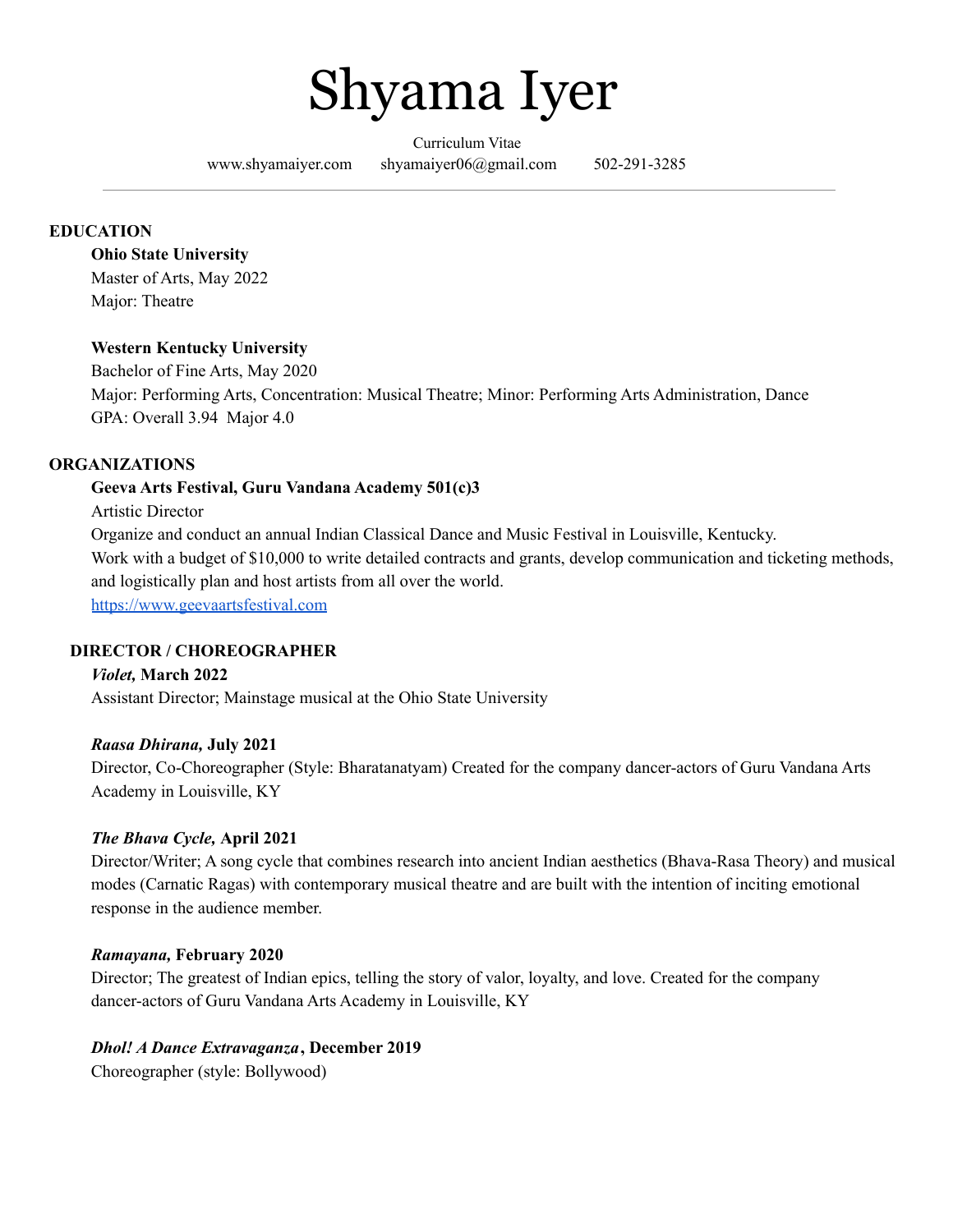### *Shringara: An Indian music-theatre Retelling of Love,* **June 2019**

Director / Choreographer (Style: Bharatanatyam); Three women express the layers of *Rasa,* or emotion, through haunting poetry, ancient movement, and ever-lasting songs compiled from the repertoire of Musical theatre and traditional South Indian music. Developed at Western Kentucky University premiered in Louisville KY.

## *Vaigai Express: A Trip to Madurai!***, February 2019, Guru Vandana Arts Academy, Louisville, KY**

Director/Co-Choreographer (style: Bharatanatyam)

## *The First Breath,* **March 2018**

Co-Director / Choreographer (style: Indian Contemporary); A call to arms that combines battle-oriented literature from various cultures and time periods through spoken word and movement. Developed at Western Kentucky University premiered in Louisville KY.

## *Nagapazham,* **December 2018**

Writer-Performer, Solo show about childhood memories left behind, ocean journeys, and citizenship.

*Syzygy,* **December 2018** Co-choreographer (style: Tap, Indian Contemporary)

*Jhansi Ki Rani*, **October 2018** Writer-Performer, Historical solo show on the Queen of Jhansi (1828 - 1858)

*My Silk Skin,* **May 2017** Choreographer (style: Indian Contemporary)

*Alaripu,* **December 2016** Choreographer (style: Bharatanatyam)

*Jagadhananda Kaaraka,* **July 2016** Choreographer (style: Bharatanatyam)

## **COMPOSER**

## *The Bhava Cycle,* **April 2021**

Director/Writer; A song cycle that combines research into ancient Indian aesthetics (Bhava-Rasa Theory) and musical modes (Carnatic Ragas) with contemporary musical theatre and are built with the intention of inciting emotional response in the audience member.

## *Kandanaal Mudalai***, April 2019**

Arranged traditional Indian melody with western harmonic structures. Performed as part of *Shringara: An Indian Music Theatre Retelling of Love*

# **Harmony, May 2016, Interfaith Peace Conference, Louisville, KY**

Composer (Style: American Folk)

## **TEACHING**

**Intro to Theatre Course, 2021 - 2022, the Ohio State University** Graduate Teaching Associate for four sections of this course.

# **Dance In Culture Guest Lecturer, 2017, 2018, 2019, 2020, 2021 WKU**

Teaching included lecture on Indian classical dance history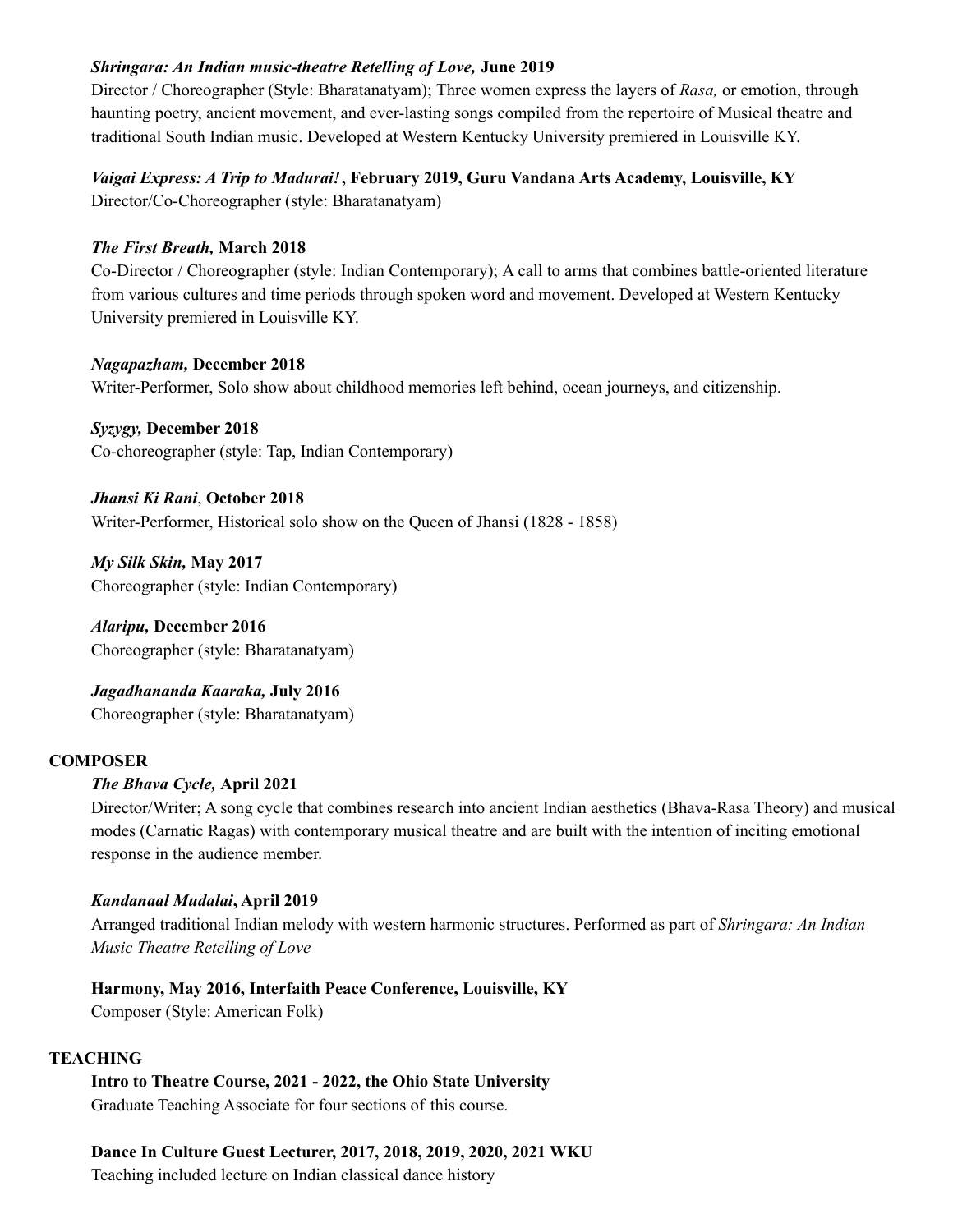### **Carnatic Classical Voice Classes, 2016 - present, Louisville, KY**

Teaching includes beginner to intermediate classes online and in person.

#### **Guru Vandana Arts Academy, 2014 to to present, Louisville, KY**

Teaching includes beginner to intermediate Bharatanatyam lessons

### **Artist-in-Residence at South Central Regional Library, August 2019, Louisville, KY**

Teaching included workshops on Indian dance, theatre, and music

### **Girl Scouts of Kentuckiana, 2018/2019, Bowling Green, KY**

Teaching included Musical Theatre and Bollywood dance workshops to various ages

### **National Dance Education Organization Masterclass, 2017, WKU**

Teaching included masterclass on Indian semi-classical dance

### **CONFERENCES / PRESENTATIONS**

## **Association for Theatre Higher Education (ATHE), August 2021, Virtual**

Topic: The Utility of Bhava-Rasa Theory in Contemporary Musical Theatre

#### **National Young Artists Summit, October 2020, Virtual**

Topic: "The Sun we see Together," a choreographic presentation

# **South Eastern Theatre Conference, February 2020, Louisville**

Topic: Storytelling in Indian Classical Dance-Theatre

## **Outreach Presentation, 2019, South Central Regional Library**

Topic: Relevance of the Indian classical art in America

## **Research Experiences and Creative Heights Conference, 2018, WKU**

Topic: "Storytelling in Indian music-theatre vs. American music-theatre." Research collected through a year long study funded through a Faculty Undergraduate Student Engagement Grant

#### **GRANTS**

## **Faculty Undergraduate Student Engagement Grant, March 2017, Bangalore, India**

Awarded funds from Western Kentucky University to travel to India for five weeks and study Sanskrit, Indian Rhythmic techniques, Indian Classical Voice, and Indian Classical Dance. Culminated in the creation of *The First Breath* and *Shringara: An Indian Music Theatre Retelling of Love.*

#### **Life-time Experience Grant, July 2019, WKU**

Awarded funds from Western Kentucky University to travel to California to take part in Bharatanatyam workshops

## **AWARDS / SCHOLARSHIPS / FELLOWSHIPS**

#### **Graduate Fellowship, August 2020 - August 2021, the Ohio State University**

Full sponsorship of one year of graduate education at the Ohio State University

### **IndianRaga Fellow***,* **July 2019, San Diego, CA**

Bharatanatyam dance Fellow; Collaborated with artists from all over the world to create state of the art videos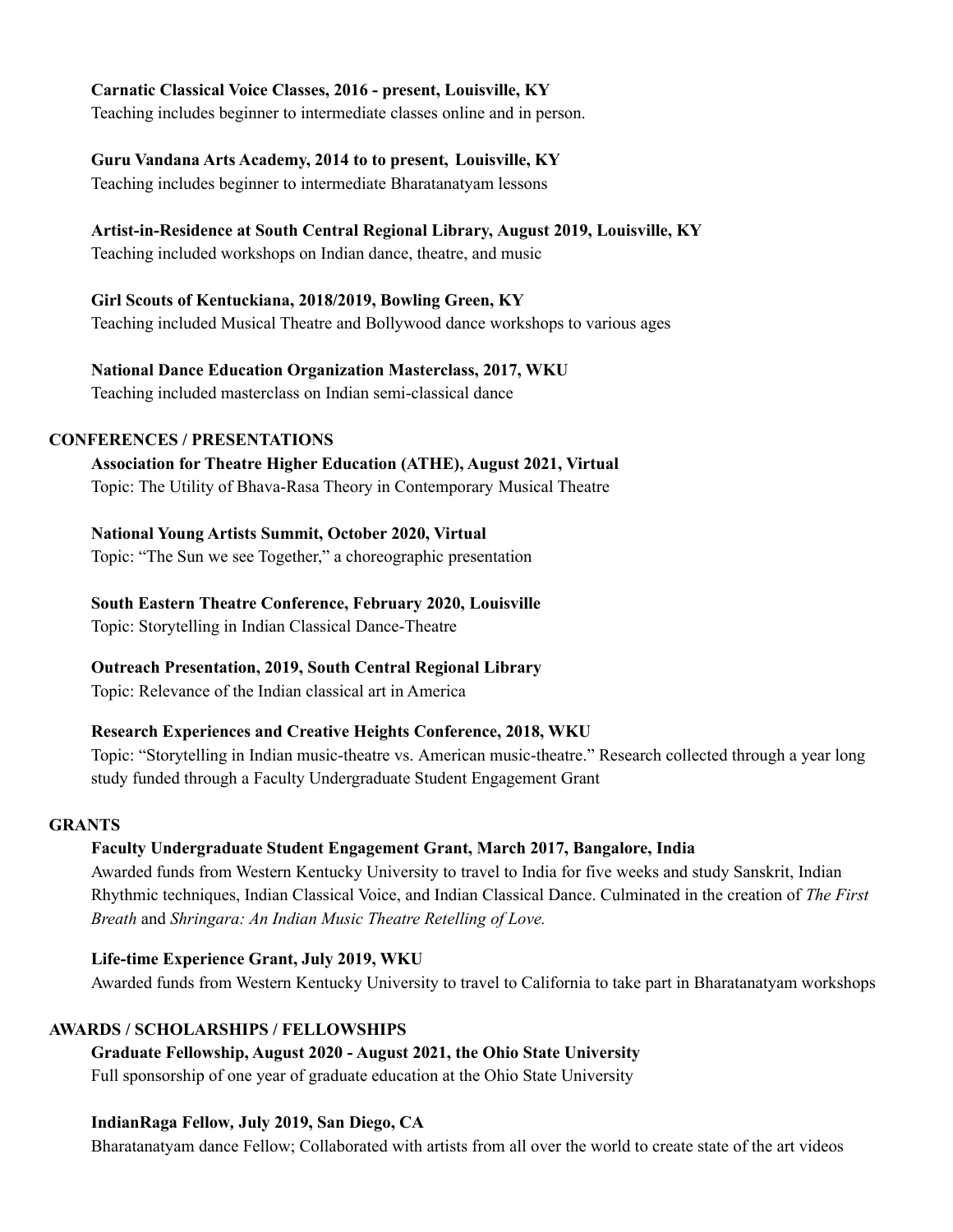#### **Outstanding New Student Award, May 2017, WKU**

For academic achievement and involvement in the Department of Theatre & Dance

### **Cornelius A. Martin Award, August 2016, WKU**

For achievement demonstrated through previous academic history

### **Producer's Scholarship, May 2016, Youth Performing Arts School**

For academic achievement and involvement at the Youth Performing Arts School

#### **MEDIA / INTERVIEWS** *Clips Available at www.shyamaiyer.com*

**"Louisville Library's Collider Residency Features Indian Classical Dancer Shyama Iyer" August 2019** Aired on WFPL NewsLouisville

### **"East Meets West" October 2018, Bowling Green, KY**

Published in *Bowling Green Living*

### **"Shyama Iyer's experience in American and Indian music" March 2018, Bangalore, India**

Aired on *All India Radio* throughout the state of Karnataka

### **SERVICE**

### **Performance Studies Working Group, 2021 - 2022**

**Secretary** 

Organize presentations, workshops, and community activities for the Ohio State Department of Theatre, Film, and Media Arts

## **Graduate Syndicate, 2021 - 2022**

**Secretary** 

Organize the annual colloquium, guest workshops, and conduct fundraisers for the Ohio State Department of Theatre, Film, and Media Arts

## **Fundraiser for COVID-19 Relief Fund, January 2021**

Bharathanatyam dance concert on Facebook Live that raised funds for a COVID-19 Relief fund. The community helped me raise a little over \$1000.

## **Potter College of Arts and Letters Dean's Council of Students, 2017 - 2020**

Events and Recruitment Chair

Assist College departments and faculty at open houses, college fairs, orientation programs, facilities tours; Organize and participate in College events; Assist with Cultural Enhancement Series; Serve as a peer mentor to students

## **Alpha Psi Omega Mu Lambda Cast, 2017 - present**

Participate in hosting events, fundraisers, scholarships, community activities, cabarets, and banquets for the theatre and dance students of Western Kentucky University as part of the National Theatre Honor Society

#### **Performance In Color, 2019/ 2020**

Produce and organize a showcase to promote diversity in the Department of Theatre & Dance at Western Kentucky University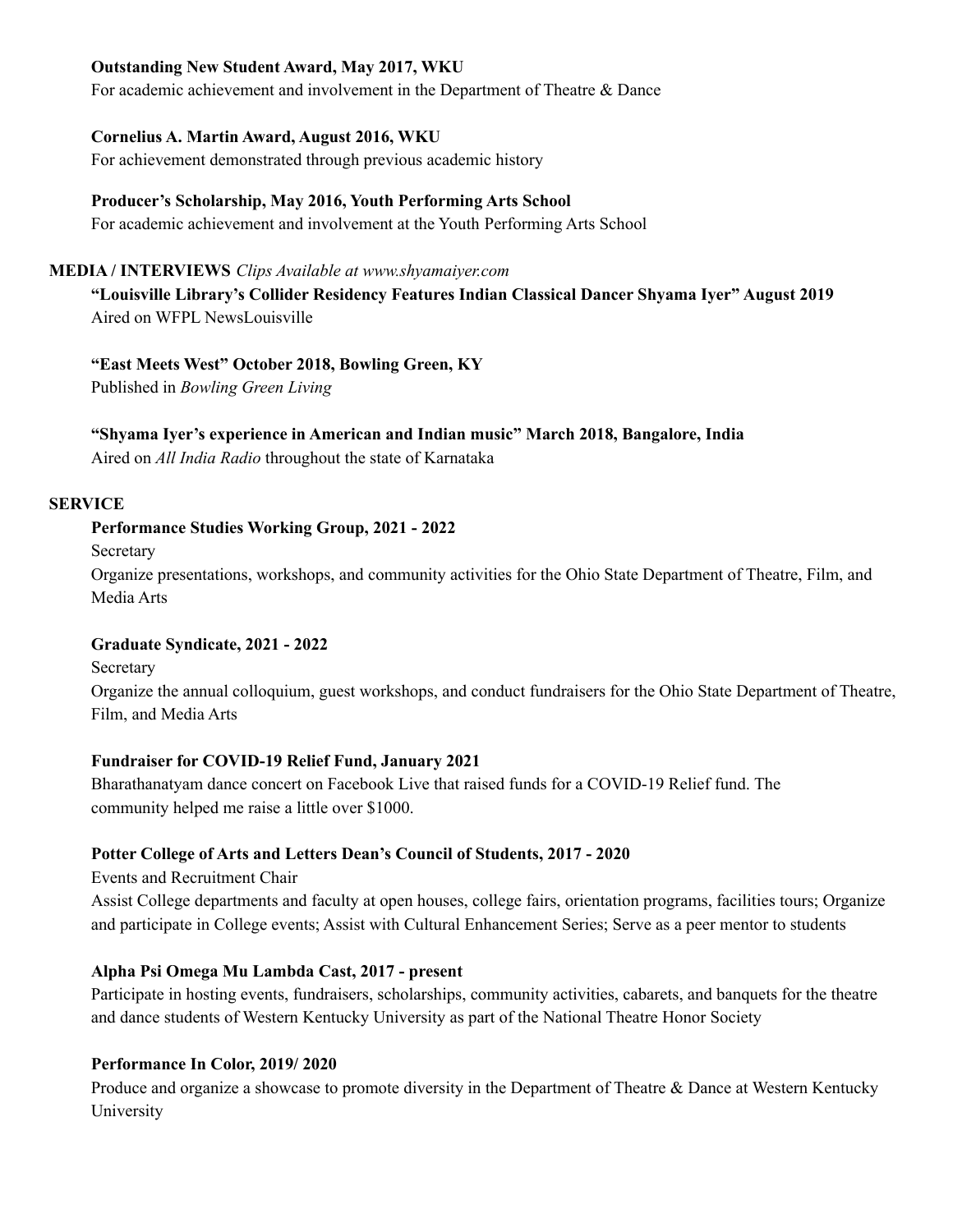#### **Theatre & Dance Podcast, 2017**

Co-host

Plan, produce, and publish a weekly podcast about the activities of the WKU Department of Theatre & Dance

#### **Interfaith Louisville, 2014 - 2018**

Volunteered, spoke, and performed at various events to promote religious awareness, cultural understanding, and peace in the Louisville community

#### **Lincoln Elementary School, 2016**

Conducted free Indian dance workshop and informal performance for 3rd to 5th graders

### **Down Syndrome of Louisville, 2016**

Taught excerpts from *Hairspray* and organized a performance for participants

#### **Gilda's Club Cancer Research Institute, 2015**

Organized and performed a benefit show to raise awareness and money for the organization

### **PERFORMANCE EXPERIENCE**

### **Selected Theatre Experience**

| <b>The Drowsy Chaperone</b>            | Janet        | March 2020 (Rehearsed till Tech)   |
|----------------------------------------|--------------|------------------------------------|
| <b>Bowling for Beginners</b>           | Ellen        | August 2019                        |
| <b>The Liars' Bench (Workshop)</b>     | Olive        | October 2019                       |
| <b>Hair</b>                            | Ronnie       | November 2018                      |
| 9 to 5: The Musical                    | Ensemble     | April 2018                         |
| <b>Legally Blonde</b>                  | Vivenne      | April 2018                         |
| <b>The Magic Tower</b>                 | Linda        | March 2018                         |
| <b>What's Your Damage</b>              | McNamara     | November 2017                      |
| <b>Mother Courage and Her Children</b> | Kattrin      | November 2017                      |
| <b>Hello From Bertha</b>               | Lena         | April 2017                         |
| <b>One For the Road</b>                | <b>Nicky</b> | March 2017                         |
| <b>West Side Story</b>                 | Teresita     | October 2016                       |
| <b>Once on This Island</b>             | Storyteller  | <b>Commonwealth Theatre Center</b> |
| <b>The Jungal Book</b>                 | Mowgli       | CenterStage/Central Park           |

#### **Contemporary, Tap, Jazz Dance Experience**

| <b>Last Chance to Dance</b> | Solo Contemporary | December 2018 |
|-----------------------------|-------------------|---------------|
| <b>Last Chance to Dance</b> | Contemporary      | May 2018      |
| <b>Evening of Dance</b>     | Tap Ensemble      | May 2017      |
| <b>Dance Project</b>        | Solo Contemporary | February 2017 |

#### **Selected Bharatanatyam (South Indian Classical Dance) Experience**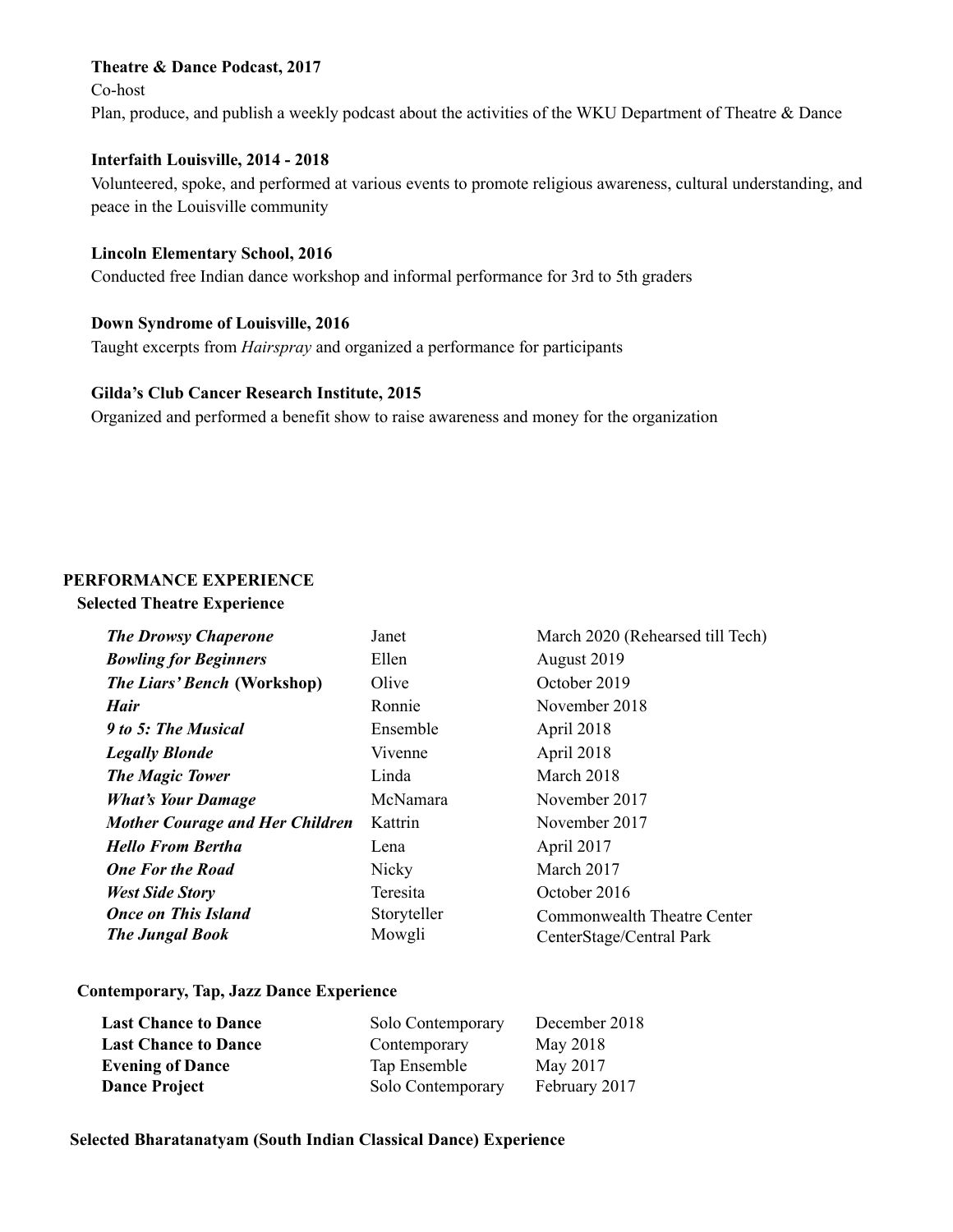| <b>Solo Recital</b>                | August 2021                                                       | Krishna Geetham Performing Arts, Bay Area, CA  |
|------------------------------------|-------------------------------------------------------------------|------------------------------------------------|
| Raasa Dhirana                      | <b>July 2021</b>                                                  | Geeva Heritage Festival, Louisville, KY        |
| Nannu Brovu Lalitha                | June 2020                                                         | Geeva Heritage Festival, Louisville, KY        |
| <b>Kabali</b>                      | <b>July 2019</b>                                                  | Geeva Heritage Festival, Louisville, KY        |
| Vaigai Express: A Trip to Madurai  | April 2019<br><b>July 2018</b><br>December 2017<br>September 2017 | St. Louis Indian Dance Festival, St. Louis, MO |
| <b>Anveshana Finding Guru</b>      |                                                                   | Geeva Heritage Festival, Louisville, KY        |
| <b>KrishnaLeela</b>                |                                                                   |                                                |
| <b>Solo Performance</b>            |                                                                   | Sangeetha Sambhrama, Bangalore, India          |
| Kanakanjali                        | August 2017                                                       | International Festival, Bowling Green, KY      |
| <b>Dharpan: Mirror Mirror</b>      | <b>July 2017</b>                                                  | Hindu Temple of KY, Louisville, KY             |
| Ramanuja                           | February 2017                                                     | Guru Vandana Arts Academy, Louisville, KY      |
| <b>Kubja: Hunchback of Mathura</b> | <b>July 2017</b>                                                  | Geeva Heritage Festival, Louisville, KY        |
| <b>Harikatha</b>                   | January 2016                                                      | Guru Vandana Arts Academy, Louisville, KY      |
| H.H. Dalai Lama Opening Act        | November 2016<br>November 2015<br>August 2013                     | KFC Yum Center, Louisville, KY                 |
| <b>Solo Competitor</b>             |                                                                   | Cleveland Thyagaraja Aradhana, Cleveland, OH   |
| <b>Arangetram: The Solo Debut</b>  |                                                                   | Louisville, KY                                 |

#### **Selected Carnatic Music Experience**

| <b>Solo Concert</b>                 | August 2019  | Hindu Temple, Louisville, KY                 |
|-------------------------------------|--------------|----------------------------------------------|
| <b>Solo Concert</b>                 | January 2018 | Nirantaram Festival, Bangalore, India        |
| <b>Arangetram: The Solo Concert</b> | July 2013    | Ursuline Arts Center, Louisville, KY         |
| <b>Solo Competitor</b>              | April 2014   | Cleveland Thyagaraja Aradhana, Cleveland, OH |
| <b>Solo Competitor</b>              | March 2013   | Papanasam Shivam Competitions, Detroit, MI   |

#### **WORKSHOPS (attended)**

Dr. Prathiba Prahalad - Bhava (Indian Acting) Masterclass, October 2020 Jeremy Benton - Tap Masterclass, November 2019 Dr. Haleem Khan - *Kuchupudi* Dance Workshop, August 2019 Pallavi Degwekar Shaikh - *Kathak* Dance Workshop, July 2019 Sudha Chandrasekhar - *Bharatanatyam* Dance Workshop, July 2019 Dr. Julie Lyn Barber and Dr. Amelia Rollings - Voice Masterclasses, 2016 - 2019 Caitlin Abraham - Musical Theatre Jazz Class, February 2018 Bob Shryock, Accademia Dell'Arte - Physical Theatre Workshop, October 2018 Madhulita Mohapatra - *Odissi* Dance Workshop, July 2018 Keith Fitzpatrick - Urban Hip Hop Masterclass, September 2017 Matt Farmer - Jazz Masterclass, February 2017

#### **REFERENCES**

#### **Dr. Stratos Constantinidis**

The Ohio State Department of Theatre, Film and Media Arts; Advisor Columbus, OH constantinidis@osu.edu

#### **Dr. Julie Lyn Barber**

WKU Department of Theatre & Dance; Assistant Professor and Research Mentor Bowling Green, KY julie.lyn.barber@wku.edu